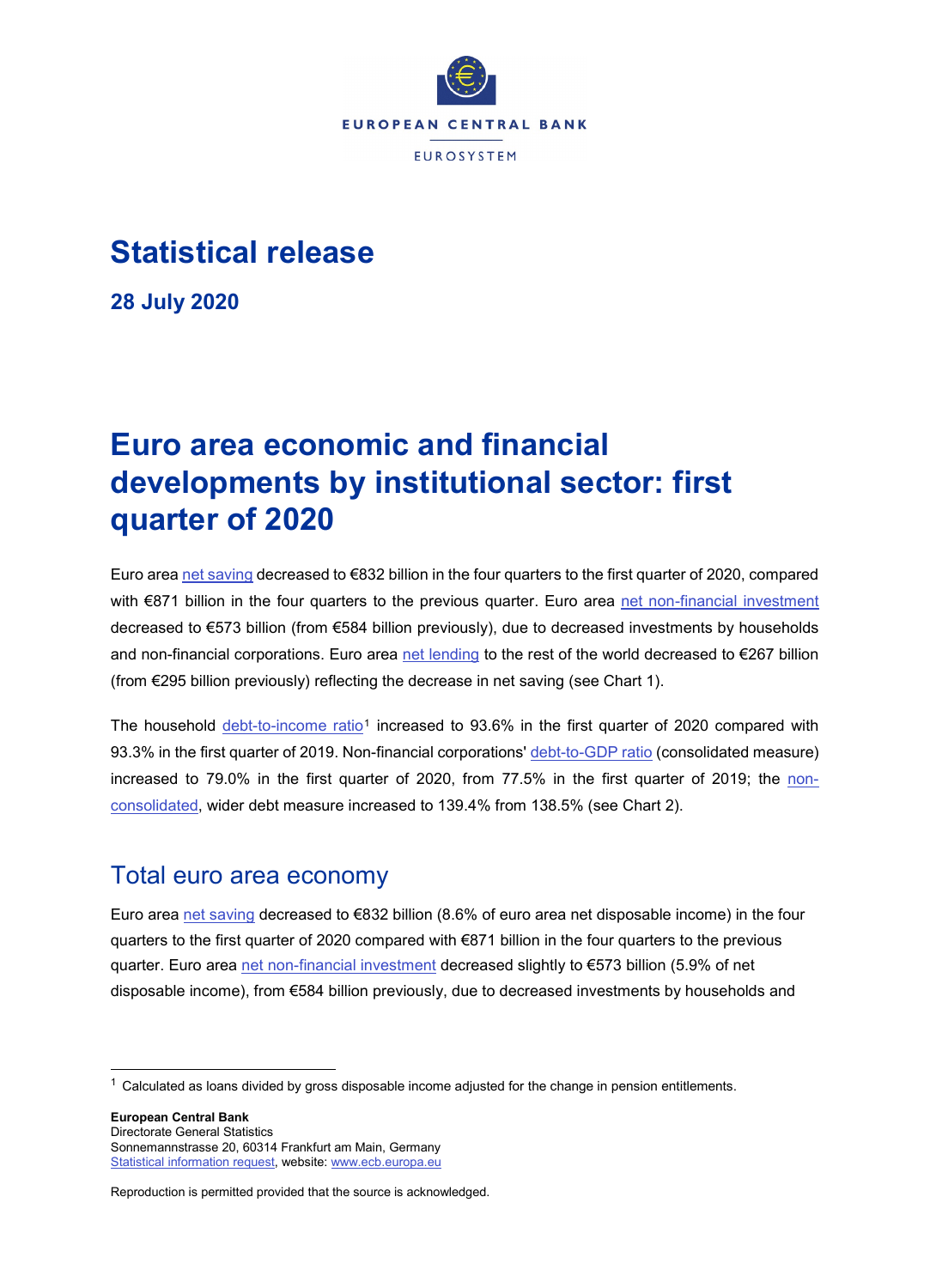non-financial corporations, while net investments by financial corporations and government were unchanged.

Euro area [net lending](http://sdw.ecb.europa.eu/quickview.do?SERIES_KEY=332.QSA.Q.N.I8.W0.S1.S1._Z.B.B9._Z._Z._Z.XDC._T.S.V.N._T) to the rest of the world decreased to €267 billion in the four quarters to the first quarter of 2020 (from €295 billion in the four quarters to the previous quarter) reflecting the decrease in net saving, which was only partly offset by lower net non-financial investment. Net borrowing by non-financial corporations increased to €72 billion (-0.7% of net disposable income) from €15 billion, while the net lending by financial corporations increased to €90 billion (0.9% of net disposable income) from €87 billion. Net lending by households increased to €373 billion (3.9% of net disposable income) from €299 billion. The overall increase in net lending by the total private sector was more than offset by an increase in net borrowing of the government sector (to €124 billion from €76 billion, that is to - 1.3% of net disposable income, after -0.8% previously).



#### Chart 1. Euro area saving, investment and net lending to the rest of the world

**Households** 

The annual growth rate of household [financial investment](http://sdw.ecb.europa.eu/browseTable.do?dc=&type=series&cv=&ec=&rc=&node=SEARCHRESULTS&oc=&df=&q=QSA.Q.N.I8.W0.S1M.S1.N.A.F.F._Z._Z.XDC._T.S.V.N._T%20QSA.Q.N.I8.W0.S1M.S1.N.A.LE.F._Z._Z.XDC._T.S.V.N._T&pb=&SERIES_KEY=332.QSA.Q.N.I8.W0.S1M.S1.N.A.F.F._Z._Z.XDC._T.S.V.N._T&SERIES_KEY=332.QSA.Q.N.I8.W0.S1M.S1.N.A.LE.F._Z._Z.XDC._T.S.V.N._T) stood at a broadly unchanged rate of 2.7% in the first quarter of 2020. Stronger investment in shares and other equity as well as in currency and

**European Central Bank** Directorate General Statistics Sonnemannstrasse 20, 60314 Frankfurt am Main, Germany [Statistical information request,](https://ecb-registration.escb.eu/statistical-information) website: [www.ecb.europa.eu](http://www.ecb.europa.eu/)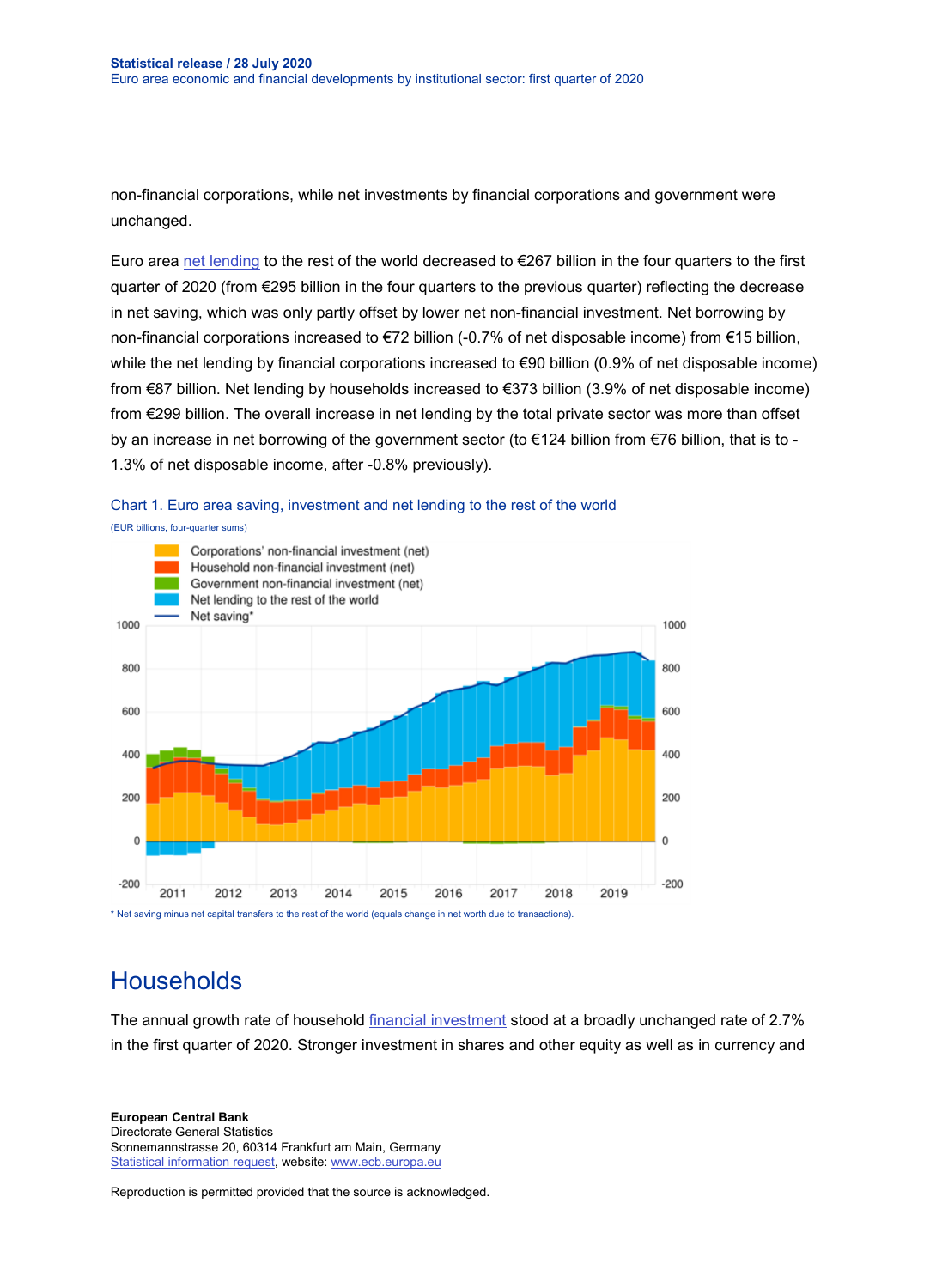deposits was offset by larger disinvestment from debt securities and a slower growth in life insurance and pension schemes.

Households were overall net buyers of listed shares, mainly those issued by other financial institutions and the rest of the world sector (i.e. shares issued by non-residents). Households continued to sell debt securities (in net terms, and including redemptions). These net sales involved mainly debt securities issued by euro area MFIs and general government (see Table 1 below and Table 2.2. in the [Annex\)](http://sdw.ecb.europa.eu/web/generator/prl/pr_qsa_0201_2020q1.pdf).

The household [debt-to-income ratio](https://sdw.ecb.europa.eu/quickview.do?SERIES_KEY=332.QSA.Q.N.I8.W0.S1M.S1.N.L.LE.F4.T._Z.XDC_R_B6GA_CY._T.S.V.N._T)<sup>[2](#page-2-0)</sup> increased to 93.6% in the first quarter of 2020 from 93.3% in the first quarter of 2019, as the outstanding amount of loans to households grew faster than disposable income. Similarly the household [debt-to-GDP ratio](https://sdw.ecb.europa.eu/quickview.do?SERIES_KEY=332.QSA.Q.N.I8.W0.S1M.S1.N.L.LE.F4.T._Z.XDC_R_B1GQ_CY._T.S.V.N._T) increased, to 58.2% in the first quarter of 2020 from 57.5% in the first quarter of 2019 (see Chart 2).

|                              | <b>Financial transactions</b> |         |         |         |         |  |  |
|------------------------------|-------------------------------|---------|---------|---------|---------|--|--|
|                              | 2019 Q1                       | 2019 Q2 | 2019 Q3 | 2019 Q4 | 2020 Q1 |  |  |
| <b>Financial investment*</b> | 2.2                           | 2.4     | 2.5     | 2.6     | 2.7     |  |  |
| Currency and deposits        | 4.8                           | 5.0     | 5.3     | 5.1     | 5.2     |  |  |
| Debt securities              | $-0.3$                        | $-3.0$  | $-9.3$  | $-10.3$ | $-13.0$ |  |  |
| Shares and other equity      | $-0.5$                        | $-0.2$  | $-0.0$  | 0.3     | 1.2     |  |  |
| Life insurance and pension   | 2.3                           | 2.5     | 2.7     | 2.6     | 2.1     |  |  |
| schemes                      |                               |         |         |         |         |  |  |
| Financing**                  | 3.5                           | 3.4     | 3.9     | 4.0     | 3.7     |  |  |
| Loans                        | 3.4                           | 3.3     | 3.5     | 3.6     | 3.3     |  |  |

Table 1. Financial investment and financing of households, main items (annual growth rates)

\* Items not shown include: loans granted, prepayments of insurance premiums and reserves for outstanding claims and other accounts receivable.

\*\* Items not shown include: financial derivatives' net liabilities, pension schemes and other accounts payable.

<span id="page-2-0"></span><sup>2</sup> Calculated as loans divided by gross disposable income adjusted for the change in pension entitlements.

**European Central Bank** Directorate General Statistics Sonnemannstrasse 20, 60314 Frankfurt am Main, Germany [Statistical information request,](https://ecb-registration.escb.eu/statistical-information) website: [www.ecb.europa.eu](http://www.ecb.europa.eu/)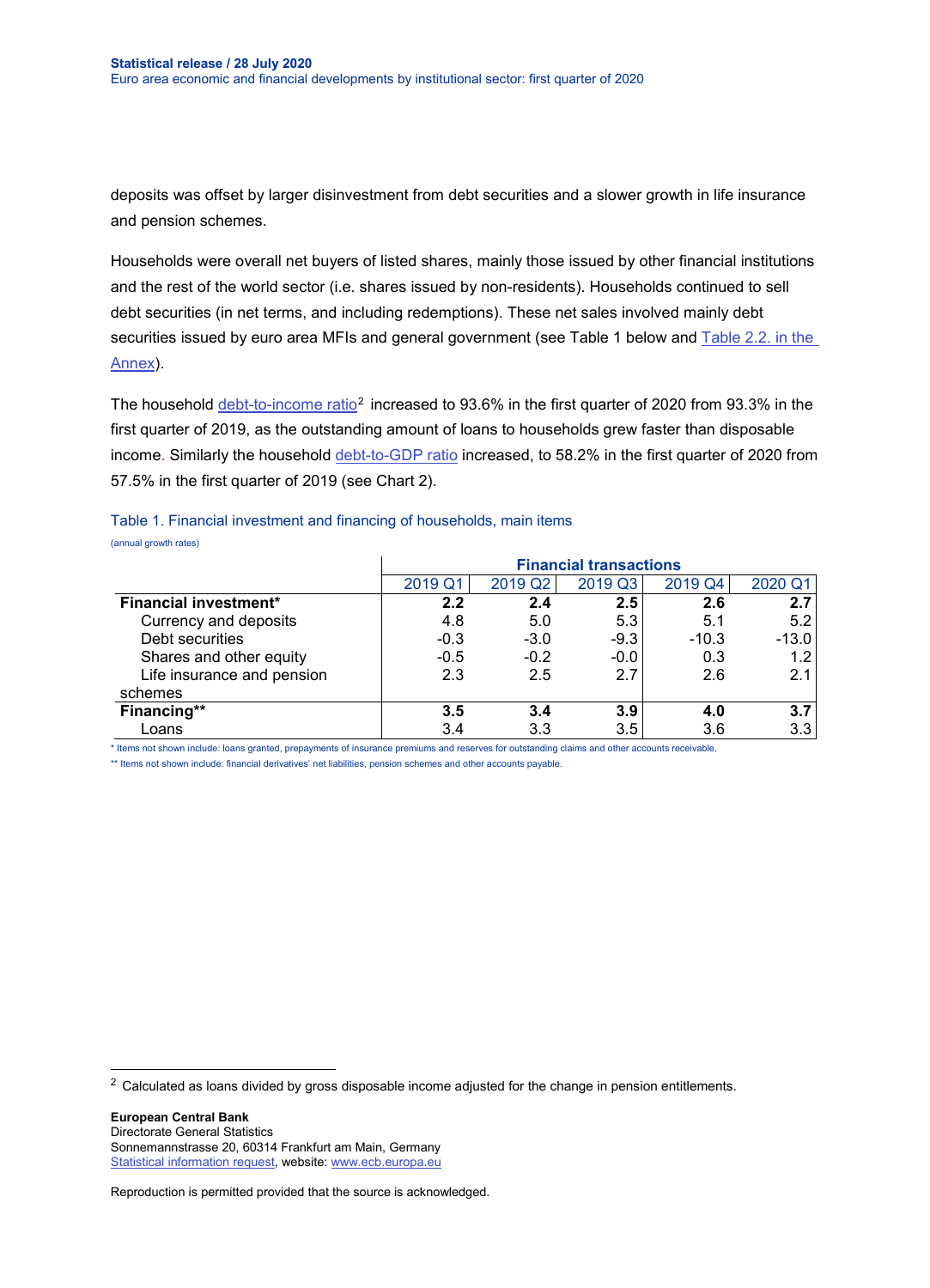

(debt as a percentage of GDP)



\* Outstanding amount of loans, debt securities, trade credits and pension scheme liabilities.

\*\* Outstanding amount of loans and debt securities, excluding debt positions between non-financial corporations

\*\*\* Outstanding amount of loan liabilities

## Non-financial corporations

In the first quarter of 2020 the annual growth of [financing](http://sdw.ecb.europa.eu/quickview.do?SERIES_KEY=332.QSA.Q.N.I8.W0.S11.S1.N.L.F.F._Z._Z.XDC._T.S.V.N._T) of non-financial corporations stood at 1.8%, a broadly unchanged rate compared with the previous quarter. This resulted from an acceleration in the growth of loans from all resident sectors, which offset a deceleration in financing in the form of debt securities and equity, and a reduction of trade credits (see Table 2 below and [Table 3.2 in the](http://sdw.ecb.europa.eu/web/generator/prl/pr_qsa_0201_2020q1.pdf)  [annex\)](http://sdw.ecb.europa.eu/web/generator/prl/pr_qsa_0201_2020q1.pdf).

Non-financial corporations' [debt-to-GDP ratio](https://sdw.ecb.europa.eu/quickview.do?SERIES_KEY=332.QSA.Q.N.I8.W0.S11.S1.C.L.LE.F3T4.T._Z.XDC_R_B1GQ_CY._T.S.V.N._T) (consolidated measure) increased to 79.0% in the first quarter of 2020, from 77.5% in the first quarter of 2019, as the debt grew faster than GDP. Th[e non](https://sdw.ecb.europa.eu/quickview.do?SERIES_KEY=332.QSA.Q.N.I8.W0.S11.S1.N.L.LE.FPT.T._Z.XDC_R_B1GQ_CY._T.S.V.N._T)[consolidated,](https://sdw.ecb.europa.eu/quickview.do?SERIES_KEY=332.QSA.Q.N.I8.W0.S11.S1.N.L.LE.FPT.T._Z.XDC_R_B1GQ_CY._T.S.V.N._T) wider debt measure increased to 139.4% from 138.5% (see Chart 2).

**European Central Bank** Directorate General Statistics Sonnemannstrasse 20, 60314 Frankfurt am Main, Germany [Statistical information request,](https://ecb-registration.escb.eu/statistical-information) website: [www.ecb.europa.eu](http://www.ecb.europa.eu/)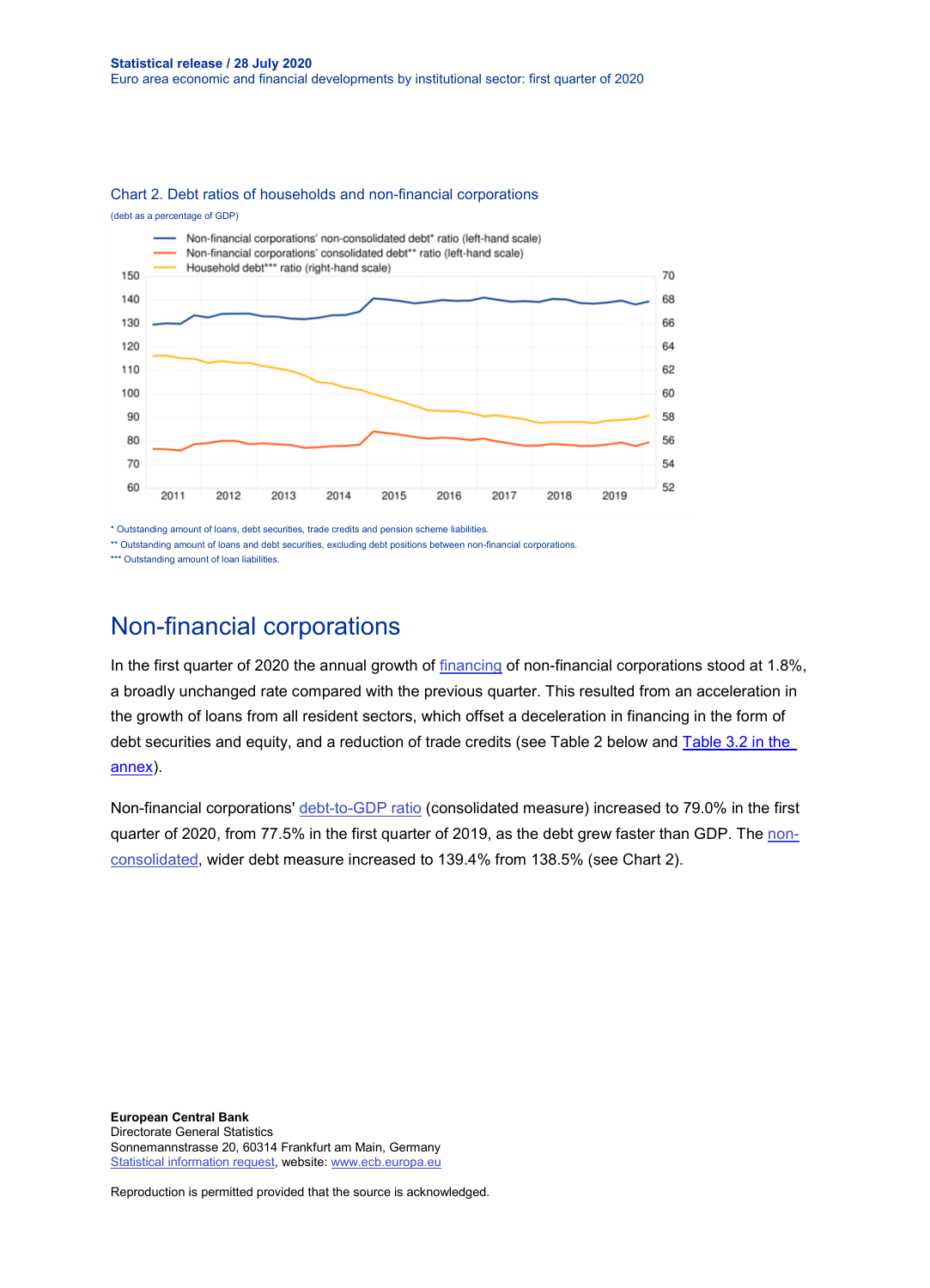|                               | <b>Financial transactions</b> |         |         |         |         |  |  |
|-------------------------------|-------------------------------|---------|---------|---------|---------|--|--|
|                               | 2019 Q                        | 2019 Q2 | 2019 Q3 | 2019 Q4 | 2020 Q1 |  |  |
| Financing*                    | 1.4                           | 1.2     | 1.3     | 1.7     | 1.8     |  |  |
| Debt securities               | 4.4                           | 5.2     | 6.1     | 6.3     | 4.9     |  |  |
| Loans                         | 1.7                           | 1.6     | 1.4     | 1.9     | 3.0     |  |  |
| Shares and other equity       | 0.8                           | 0.7     | 1.0     | 1.5     | 1.1     |  |  |
| Trade credits and advances    | 2.2                           | $-0.1$  | $-0.0$  | 0.2     | $-0.1$  |  |  |
| <b>Financial investment**</b> | 2.2                           | 1.5     | 1.7     | 2.2     | 2.1     |  |  |
| Currency and deposits         | 5.5                           | 5.3     | 6.0     | 5.7     | 9.6     |  |  |
| Debt securities               | $-2.1$                        | $-7.3$  | $-2.1$  | $-8.7$  | $-2.4$  |  |  |
| Loans                         | 0.7                           | 0.6     | $-0.1$  | 1.5     | 0.7     |  |  |
| Shares and other equity       | 2.0                           | 1.8     | 1.8     | 2.4     | 1.8     |  |  |

Table 2. Financial investment and financing of non-financial corporations, main items (annual growth rates)

\* Items not shown include: pension schemes, other accounts payable, financial derivatives' net liabilities and deposits.

\*\* Items not shown include: other accounts receivable and prepayments of insurance premiums and reserves for outstanding claims.

#### **For queries, please use the [Statistical information request](https://ecb-registration.escb.eu/statistical-information) form.**

**Notes** 

These data come from a second release of quarterly euro area sector accounts from the European Central Bank (ECB) and Eurostat, the statistical office of the European Union. This release incorporates revisions and completed data for all sectors compared with the first quarterly release on "Euro area households and non-financial corporations" of 3 July 2020.

The debt-to-GDP (or debt-to-income) ratios are calculated as the outstanding amount of debt in the reference quarter divided by the sum of GDP (or income) in the four quarters to the reference quarter. The ratio of non-financial transactions (e.g. savings) as a percentage of income or GDP is calculated as sum of the four quarters to the reference quarter for both numerator and denominator.

The annual growth rate of non-financial transactions and of outstanding assets and liabilities (stocks) is calculated as the percentage change between the value for a given quarter and that value recorded four quarters earlier. The annual growth rates used for financial transactions refer to the total value of transactions during the year in relation to the outstanding stock a year before.

The next release of the [Household Sector Report](http://sdw.ecb.europa.eu/reports.do?node=1000004952) containing results for the euro area and all EU countries is scheduled for 10 August 2020.

Hyperlinks in the main body of the statistical release lead to data that may change with subsequent releases as a result of revisions. Figures shown in annex tables are a snapshot of the data as at the time of the current release.

**European Central Bank** Directorate General Statistics Sonnemannstrasse 20, 60314 Frankfurt am Main, Germany [Statistical information request,](https://ecb-registration.escb.eu/statistical-information) website: [www.ecb.europa.eu](http://www.ecb.europa.eu/)